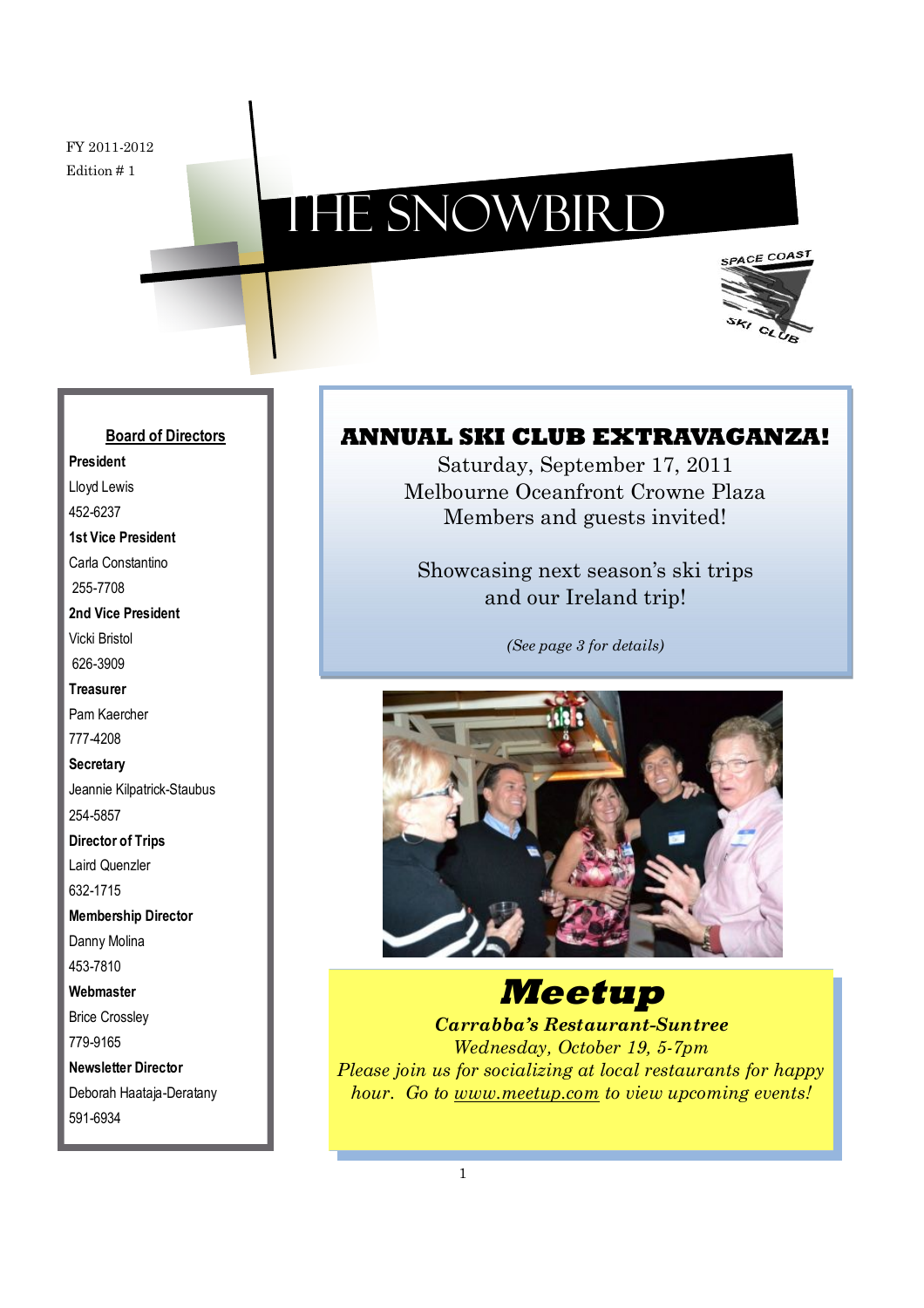#### **PRESIDENT'S MESSAGE**

Hello fellow members! It may be summer and hot, but now is the time to think cool and start planning your next ski trip. We are offering exciting foreign and domestic destinations for the 2011-2012 ski season. Mark your calendars and plan to attend our annual Extravaganza ski season kick-off party next month at a new location. Stay informed by visiting our web site to read more about trips and upcoming events. Get those bodies in shape and mark your calendar for the Extravaganza, where you could win a voucher towards a trip.

Hope to see you there! Lloyd

### Women's Getaway Weekend at the Doral Golf Resort and Spa

#### July 14-17, 2011

Fifty-four ladies from the Space Coast Ski Club descended on the Doral Spa in Miami for a weekend of fun, fitness, and luxurious spa treatments. Some arrived on Thursday afternoon and enjoyed a Happy Hour put on by Trip Leader, Pam Kaercher, and her Assistant,

Jeannie Kilpatrick-Staubus. The women got acquainted and the conversations turned to shopping, dining, and entertainment options for the weekend.

On Friday, some of the ladies were up early for a Stretching class while others enjoyed a leisurely breakfast at the Terrazza Restaurant before heading over for Zumba, Spinning and/or Pilates classes. Others opted out of fitness classes altogether and began their day with Custom Facials, Massages, Citrus Mango Body Scrubs and/or Reflexology treatments, to name a few. The large sparkling pool beckoned to the sun-worshippers who enjoyed an icy cool beverage and respite from the heat.

More ladies arrived on Friday in time to attend a Happy Hour put on by the Doral staff in their golf shop. The wine, beer, and appetizers were refreshingly delicious; and we exchanged stories about our day and the much-needed pampering we were all enjoying. Some of the group then dined upstairs in the Mesazul restaurant where the South American entrees were exceptional. Others burned more calories by dancing to the band in the Bossa Nova bar.

Saturday found us doing it all again. By now we were in a state of total relaxation and rejuvenation! Thoughts of the harried lives we'd left at home were far away. To cap off a perfect weekend, groups of ladies headed out to the Aventura Mall, the Dolphin Mall, to Cuban or South American restaurants and the nightlife of South Beach. Many new friendships were made and existing ones were enriched. It was a wonderful weekend and every woman there deserved it! We look forward to returning to Doral next July. If you were unable to join us this year, you don't want to miss next year! Pam & Jeannie

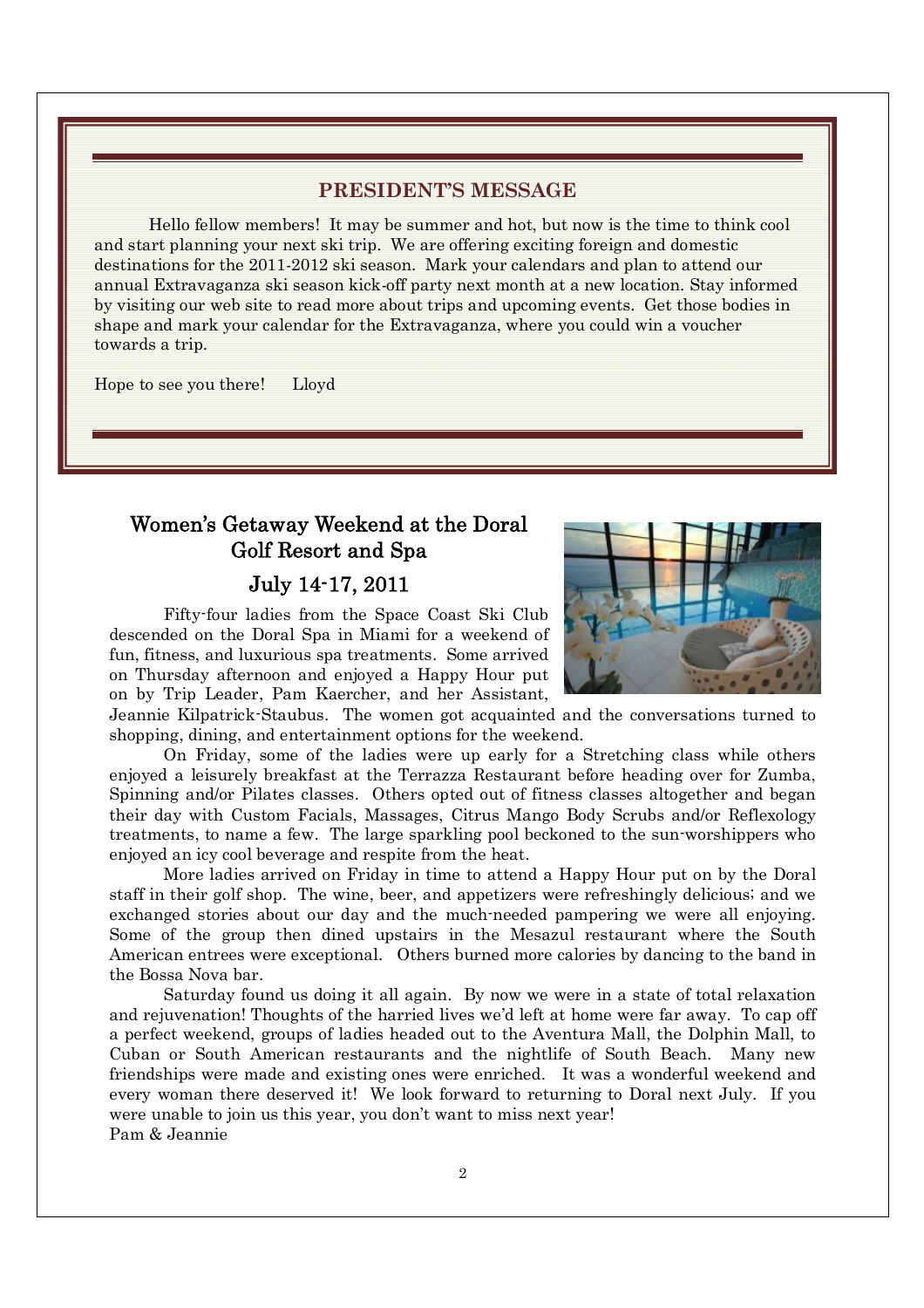# **Space Coast Ski Club Extravaganza**

### **Saturday, September 17th 7:00-10:00 p.m. Crowne Plaza Melbourne Oceanfront – Aruba-Barbados Rooms 2605 North Hwy. A1A, Indialantic, 32903**

#### **Yes, it's that time, once again, to think about planning your next ski trip!**

Your board of directors has put together an extraordinary menu of trips for you, your friends, and families to choose from this coming season. You'll be able to see each of the trips showcased at this year's Extravaganza. Bring others who may be interested in seeing what the benefits are for our members and to sign up for one or more trips. **Yearly membership is just \$25.00 for singles or \$40.00 for a** family. You must be a member to go on one of our trips. Non-members pay a \$10 entrance fee at the door which is transferable to a paid membership.

Trip leaders are taking deposits and one trip is already full. These trips are popular and tons of fun, so bring your checkbooks to this event and enjoy seeing your ski buddies and sharing stories from trips gone by.

The evening will showcase trips to:

- Copper,  $CO$
- $\bullet$  Steamboat, CO
- Northstar at Tahoe, CA
- Banff, Canada
- Spring Break Canyons, UT
- $\bullet$  Ireland Tour and Golf Vacation



In addition, for your enjoyment, we will be entertained with dance music by **DJ MASTER KEY** all night long, have a large buffet and cash bars.

If you'd like to reserve your trip spots prior to the Extravaganza, go to www.spacecoastskiclub.com, contact the trip leader, fill out the membership and trip applications and get on board for fun and excitement!!

Questions on the Extravaganza should be directed to Vicki Bristol at 626-3909.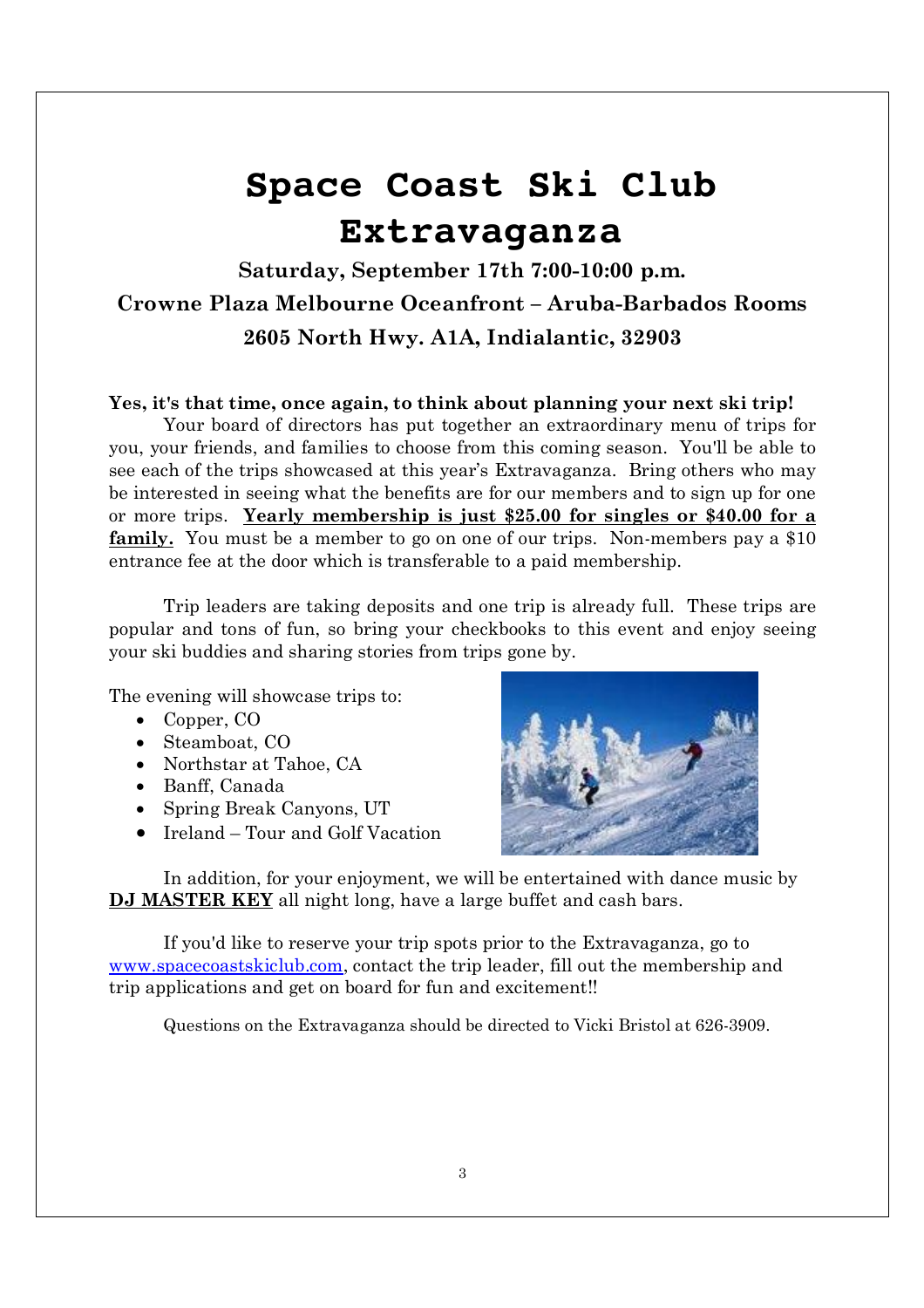### **Copper, Colorado January 15 – 21, 2012**

Come and ski what the U.S. Forest service declares "the most nearly perfect ski mountain in North America".

Copper Mountain, located in Summit County, is only 1-1/2 hours west of Denver. Copper Village is a small and friendly village, but the mountain is large and boasts 125 trails, 2,600 vertical feet and is naturally laid out with green runs to the west progressing to blue and black runs to the east. This allows you to stay where you feel comfortable until you are ready to progress.

Copper is designed to help skiers of different abilities enjoy their day to the fullest. If you love a challenge, the Back Bowls are available for those hard core skiers. There are FREE daily mountain familiarization tours; and, for a change of pace, Copper offers FREE snow shoe walks.

While we're talking about FREE, Summit County has FREE bus service to Frisco, Silverthorne and Dillon for shopping and dining. Additional FREE bus service is available to Breckenridge, Keystone and A-Basin. Back in Copper, FREE aprés ski entertainment with Moe Dixon and Lefty Lucy round out your day of skiing; and while the drinks are not free, there is always Happy Hour to keep you. . . well. . . happy!

We will be staying in Center Village Condos just a few minutes' walk from the slopes. They have fireplaces, ski storage, hot tubs, and laundry facility. We will make a grocery store stop on the way in from the airport. Also, there is a small grocery store in the village along with plenty of shops and bars. Restaurants in Copper range from pizza to fine dining. Pick a new one every night or stay in and create your own cuisine.

So if you want to start the new year out with a fun and easy ski trip, come with us to Copper Mountain. It will be loads of fun and easy to enjoy. Visit www.coppercolorado.com for more info.

#### **Mail checks (payable to Space Coast Ski Club) and applications to:**

Laird Quenzler 104 Riverside Dr. #401 Cocoa, FL 32922 321-632-1715 laird@spacecoastskiclub.com





#### **Price:**

- \$1260 per person; 4 persons in a 2-bedroom condo.
- (Silver accommodations)
- \$1285 per person; 4 persons in
- a 2-bedroom condo.
- (Gold accommodations)

#### **Price Includes:**

• Round trip air fare Orlando to Denver

- Transfers to/from Denver-Copper
- Baggage fees at Copper
- Group rental ski discount
- 6 nights' accommodations
- in Copper's 'Center Village'
- Welcome wine & cheese party
- Pre/post trip party
- Aprés ski activities

#### **Lift Tickets:**

• 4 day lift tickets with 'super pass' (no lift lines) INCLUDED

• Extra day lift ticket \$59

#### **Payment schedule:**

• \$400 due by the Extravaganza (September 17th)

• Balance due by October 15th

#### **Ground package:**

• Deduct \$400 from the above trip price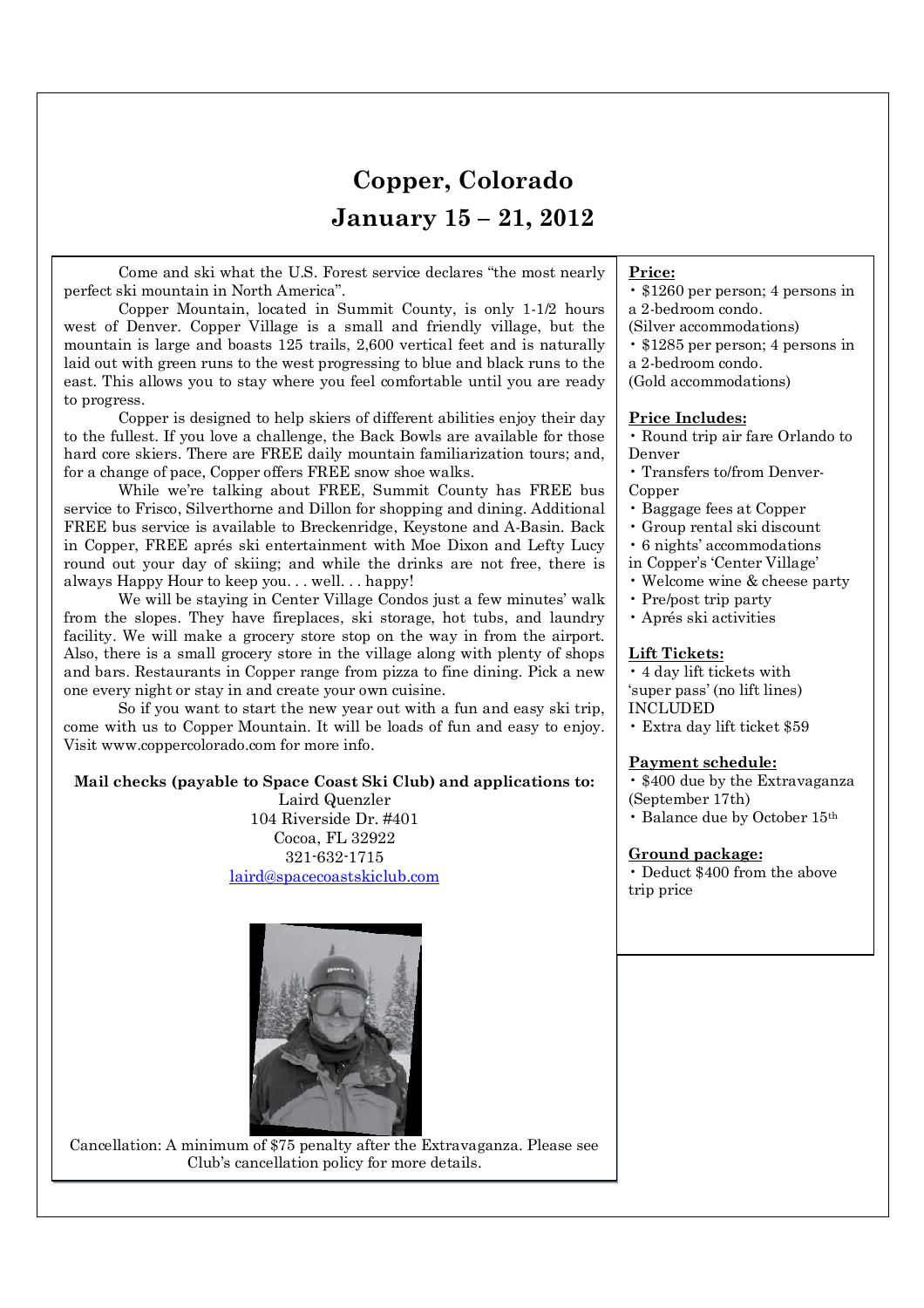### **Steamboat, Colorado – Florida Ski Council Trip January 22 – 28, 2012**

We've done all the work; now you can have all the fun!

Grab your skis and cowboy boots and come with us to Ski Town USA! Join Floridians from all around the state for a week of fun on Steamboat's fabulous champagne powder.

One of Colorado's authentic Old West towns, **Steamboat** is over 100 years old but modern in every amenity. Located in northwestern Colorado, cowboy country meets ski country in Steamboat, where Wrangler jeans and big hats are as common as ski jackets and snowboard boots. Steamboat trademarked the name Ski Town, U.S.A.® as a testament to its skiing roots and the generations of Olympic athletes who grew up there. With close to 3,000 skiable acres, a Steamboat ski vacation offers every level of terrain and it's all easy to reach by a vast lift system including the eightpassenger gondola and six high-speed chairlifts. Steamboat continues to make significant improvements to the mountain, more than \$27 million over the past three years. Does Steamboat's famous Champagne Powder<sup> $TM$ </sup> snow put a smile on your face? If so, you should have a permanent grin plastered there after last year's record breaking powder season. As we all know, history has a way of repeating itself in Steamboat-Ski Town, U.S.A.®. Ski Steamboat and discover small-town hospitality and friendly service both on and off the mountain. This is a modern ranch town that never lost its heritage. A free bus system allows easy access to the quaint shops, excellent restaurants, and Old West lifestyle. There are affordable restaurants for every taste, from Norwegian to barbecue smokehouses and post-dinner nightspots to round out the evening.

#### One low price per person includes:

- x Roundtrip airfare from Orlando to Steamboat (Hayden Airport) on Frontier Airlines
- 2 FREE Checked Bags on Frontier
- Ground transportation to/from The Steamboat Grand
- Luggage handling at the resort
- 6-nights deluxe ski-in ski-out lodging at The Steamboat Grand
- Nastar race between the clubs for the coveted Pauline's Cup (Florida Cup)
- Pre-trip Party
- Scenic on Mountain Lunch on Crazy Hat and Boxer Shorts Day
	- x Theme party with dinner, DJ, dancing, costume prizes and race prizes
- o Equipment rentals and lessons are available at incredibly *discounted rates* Price: per person/double occupancy per bedroom:
	- x \$1395 per person (2 bedroom/3 bath condo) 4 people
	- x \$1500 per person (1 bedroom/1 bath condo) 2 people
	- $\bullet$  \$1415 per person (hotel room  $\cdot$  King) 2 people
	- $$1360$  per person (hotel room  $-2$  Queen) 2 people
	- x Non –Skier \$230 Less
	- x Travel Credit \$470 Less

Lift Tickets: 5-day lift \$230

Payment Schedule: (per person)

- \$300.00 with trip application
- x Final balance due by October 10, 2011
- Trip Specific Cancellation Policies: Club Standard

#### Mail checks (payable to Space Coast Ski Club) and applications to:

Pam Kaercher 144 Island View Drive Indian Harbour Beach, FL 32937 Email – plk@cfl.rr.com Phone – 321-298-7086 (Cell)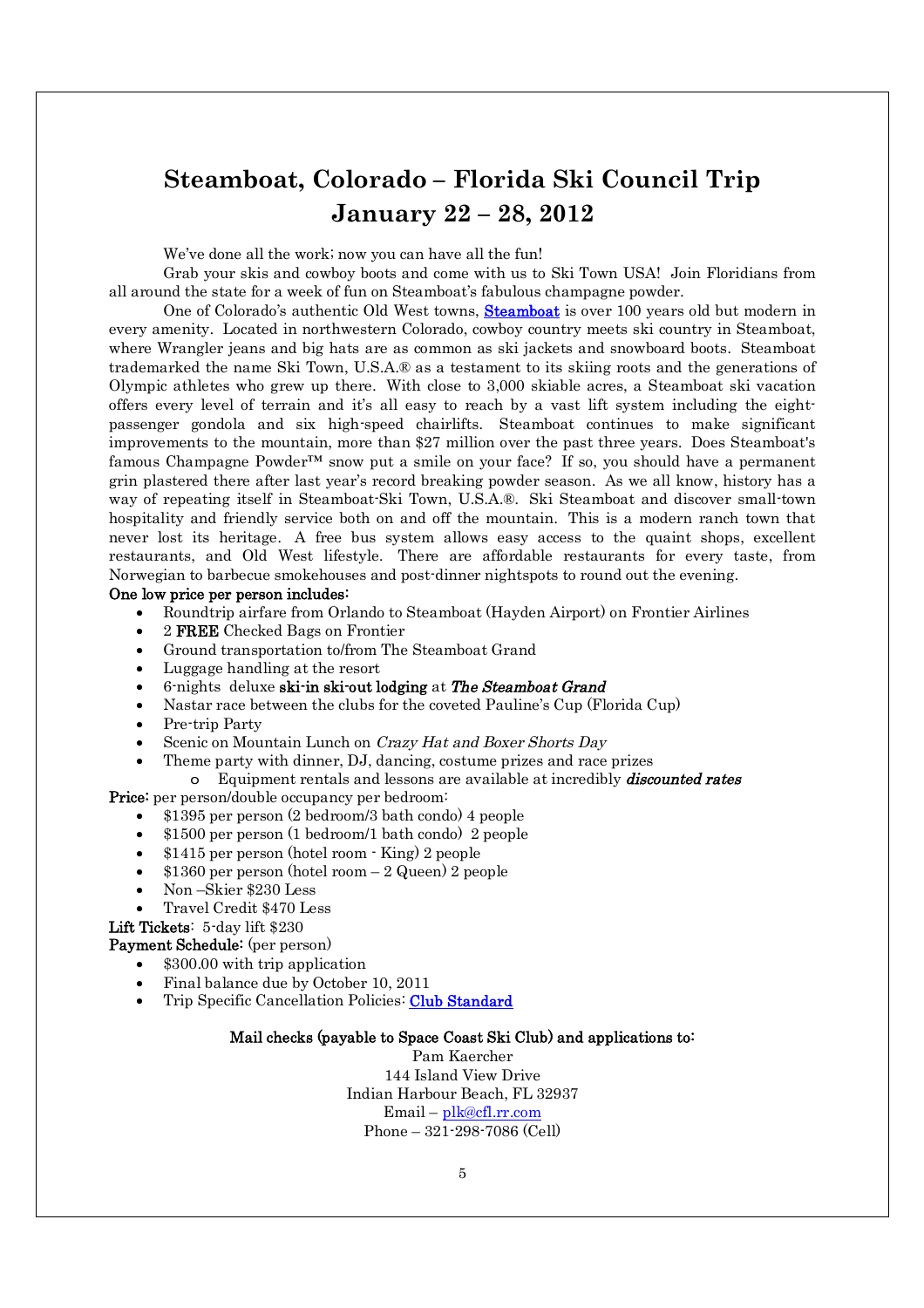### Northstar-at-Tahoe, California February 4 - 11, 2012

Join us as we take our club's first trip to Northstar-at-Tahoe Resort near Lake Tahoe, California. One of the finest year-round mountain resorts in North America, the Northstar Resort is host to a base area village featuring more than 35 unique shops and restaurants, 9,000-square-foot skating rink, on-site lodging, special events and more. Our luxury condo accommodations are in the Iron Horse Lodge on the village plaza just steps to the Gondola and all the base area village has to offer. Considered the ultimate Lake Tahoe ski resort, recent Northstar additions include a midmountain Ritz-Carlton with its Spa and French-inspired California cuisine at the Manzanita restaurant.

A winter sport enthusiast's paradise, Northstar Resort offers 93 ski trails with 19 lifts spread across 3,000 acres, award-winning terrain parks and snow sports, including alpine and Telemark skiing, snowboarding, cross-country skiing, snowshoeing and tubing. As a recent addition to the Vail Resorts group, their \$30 million Northstar summer improvement project will add new gladed terrain and ski trails, a high-speed lift and a 500-seat restaurant on mountain, new retail shops and a signature restaurant in the village for the 2011-2012 ski season. Additionally, our club's lift passes will be valid at both local Vail Resorts, Northstar-at-Tahoe and Heavenly, with an option to also ski at Alpine Meadows.

Price: per person/double occupancy per bedroom

- x \$1560 per person (3 bedroom/3 bath condo)
- x \$1700 per person (2 bedroom/2 bath condo)
- x \$2115 per person (1 bedroom/1 bath condo)
- x Non-skier: \$250 less
- Travel credit: \$450 less

#### Price Includes:

- x Round Trip Flights: Orlando / Reno
- Ground transportation to and from accommodations
- Grocery stop on the way to the resort
- x 7 night accommodations at Iron Horse Lodge
- x Baggage handling at resort
- x 5 day lift pass included
- Pre-trip party
- Group welcome wine and cheese reception
- $\bullet$  Group mid-week dinner
- Group social at end of week

#### Payment Schedule: (per person)

- \$300.00 with trip application
- x \$600.00 due by October 21, 2011
- x Final balance due by November 21, 2011

#### Mail checks (payable to Space Coast Ski Club) and applications to:

Brice Crossley PO Box 361935 Melbourne, FL 32936-1935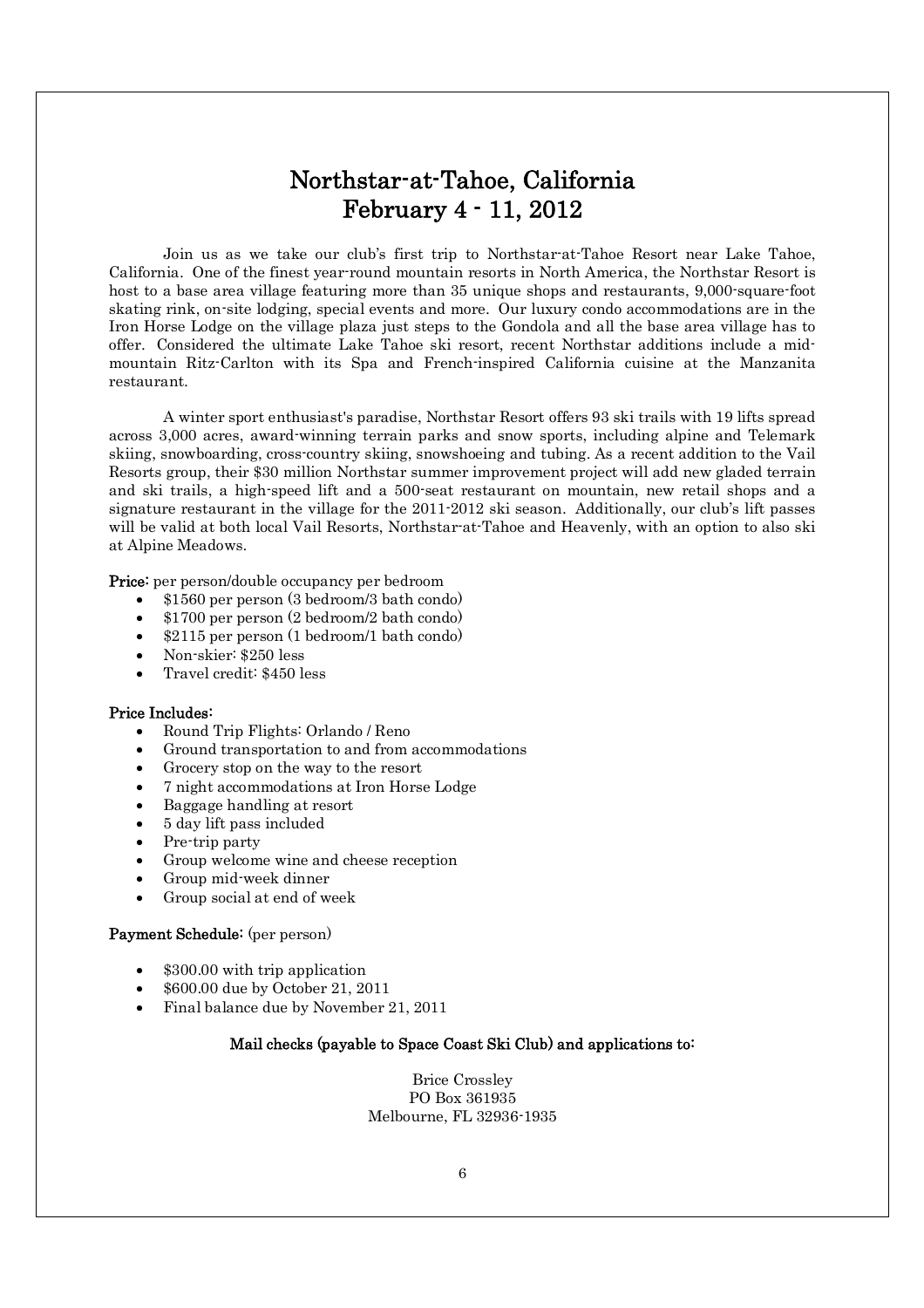### **BANFF, CANADA February 25 – March 3, 2012**

Embark on a journey of discovery. Rejuvenate in the world class spa. Come and spoil yourself in the heart of the unspoiled wilderness & endless mountain terrain in Banff National Park.

Stay in the Fairmont Banff Springs storybook castle in the majestic Canadian Rockies just 90 minutes from Calgary's International airport. Ski three world class resorts: Banff, Lake Louise & Sunshine Village, all less than an hour apart & all on one lift ticket.

Experience an alpine playground of wide open reliable champagne powder-filled bowls, perfectly groomed cruisers, steep & deep chutes & challenging terrain parks. Scenery is second to none in the world.

When you ski the Big Three, you'll have higher mountains, drier powder & more runs. With green, blue, and black runs available off almost every lift, those with different abilities can still spend their days together. The Big Three boast more than 8,000 acres of varied terrain, 270 runs, 26 lifts, and 360" of snow per year! The longest run is five miles long!

The town of Banff is five minutes' walk from the hotel and has more than 130 bars & restaurants, offering everything from 5-star dining to family meals on-the-go. Enjoy après ski activities & nightlife from dawn to dusk. Shopping offers an array of galleries & boutiques.

Imagine what happens when you experience something truly extraordinary. The trip of a lifetime awaits! Visit www.skibig3.com for a preview visit of this special trip.

**Mail checks (payable to Space Coast Ski Club) and your application to:** Vicki Bristol

4955 Dixie Hwy. N.E. #205 Palm Bay, FL 32905

#### **Trip Leader - Vicki Bristol**

vicki\_bristol@msn.com 321-626-3909

**Asst. Trip Leader - Danny Molina**

runtnvern@cfl.rr.com 321-536-7149

only if space can be resold, minus any airline & lodging penalties, Cancellation policy: Prior to November 15, 2011, refund will be given minus \$100. After November 15, 2011, refund will be given minus \$100.

Price **\$1679** includes:

- x R/T airfare Orlando to Calgary
- Ground Transportation to/from Fairmont Hotel
- x Baggage handling & tips
- Pre-trip party
- x Sunday Mountain Tour
- Monday welcome party w/ dinner, cash bar, live music
- Tuesday FSC race, mountain lunch & club pictures
- x Thursday FSC Banquet, dinner, cash bar, live music. Theme: The Great Gatsby
- x Friday apres ski at Wild Bill's Saloon downtown Banff
- Special FSC rates for ski lessons & equipment rentals

#### **Payment Schedule:**

- $\bullet$  \$300 w/ trip application
- x \$1379 Balance due 11/15/11

#### **Lift Tickets:**

- $\bullet$  3 of 4 day \$202
- x 4 of 5 day \$269
- x 5 of 7 day \$336
- x 6 of 7 day \$403
- ask about senior rates

www.skibanff.com

www.skilouise.com

www.skibig3.com

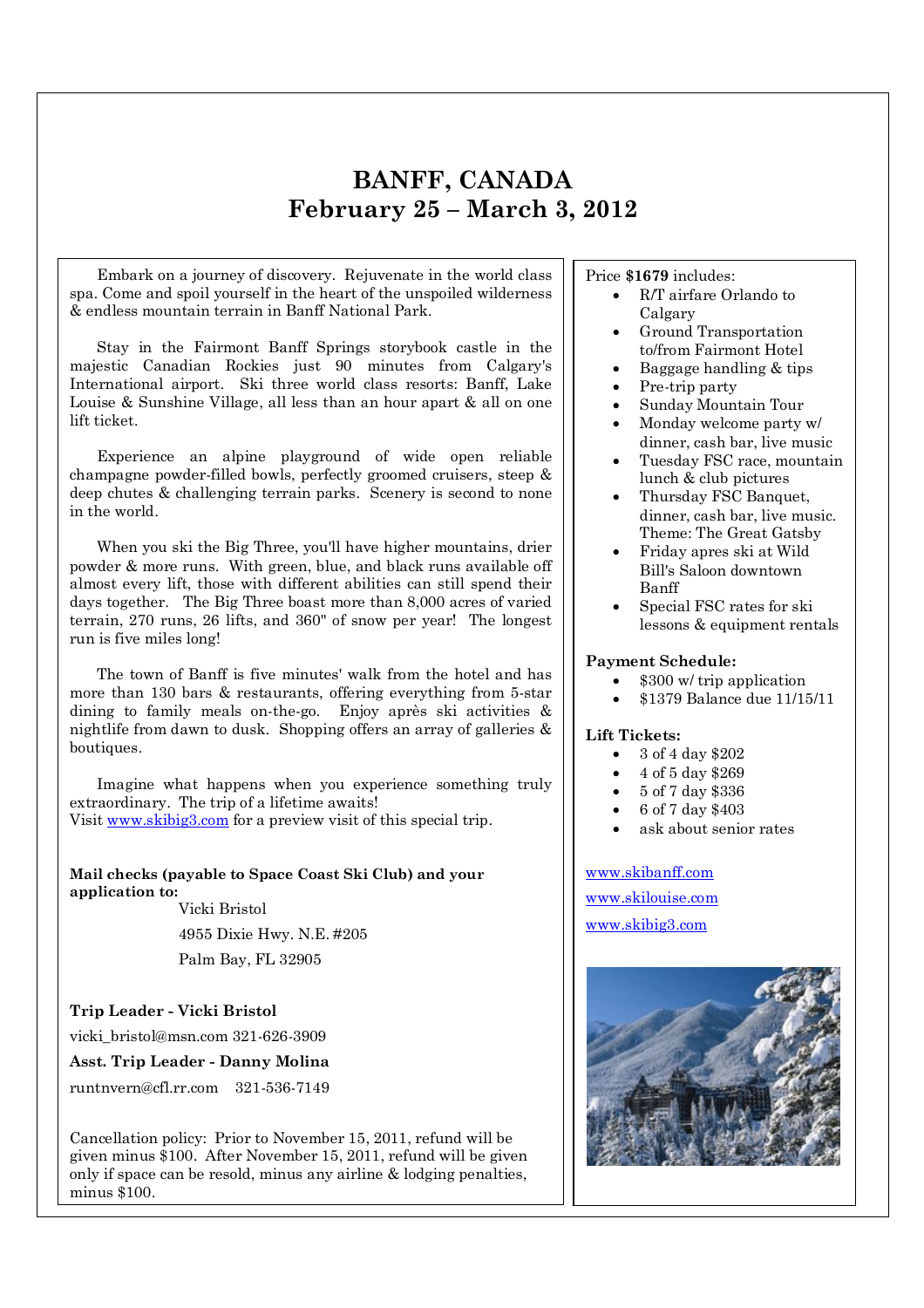### SPRING BREAK FOR GROWN KIDS! CANYONS RESORT, UTAH - MARCH 3-10, 2012

2012 marks the first year SCSC will go to Canyons Resort. 4,000 acres of skiable terrain makes Canyons the largest ski and snowboard resort in Utah and one of the three largest in the U.S. Yes, Canyons is huge. With 19 lifts, 182 trails, 9 Mountain Peaks, and 6 natural half pipes, snow fanatics will have no chance for boredom!

Canyons is 30 minutes from the airport. Average snowfall in March is 69 inches. New in 2010, Canyons unveiled the only ski lift in North America with heated seats. Opening Iron Mountain added 12 runs with over 300 acres accessible by a new high-speed quad.

Canyons Resort was originally Park City West in 1968. It evolved into Park West in the 1970s and became Wolf Mountain in 1995. Change came once more in 1997 when the name became Canyons, adding more lifts and lodging to the mountain's story. In 2002, the Winter Olympic Games came to town making Canyons center stage.

Completed in 2007, SILVERADO LODGE sits across from the Resort Village and provides contemporary mountain lodging. Amenities include 24-hour front desk, heated outdoor pool & hot tub, fitness facility, ski storage, daily maid service, in-room washers/dryers, and free wireless Internet access in all guest rooms and public areas. Canyons Resort shuttle service will take you to Park City or grocery store free of charge.

#### Price Per Person/Double Occupancy Per Bedroom

1 Bedroom/1 Bath - \$1435 each 2 Bedroom/2 Bath - \$1225 each 3 Bedroom/3 Bath - \$1180 each Call and ask me how you can make this trip more affordable!

#### Price Includes:

Round trip flights on Delta Airlines – Orlando/Salt Lake City Ground Transportation to and from resort 7 nights' accommodations at Silverado Lodge Welcome Party the evening of arrival Private mountain tour the first club ski day Group Dinner at Canyons Group Happy Hour Pre-Trip Party English Speaking Guide for the week

Lift Tickets: Adult 3 Day - \$155; 4 Day - \$200; 5 Day - \$230; Senior/Child rates available Group Lift tickets will be available for Park City and Deer Valley

Payment Schedule: \$350 with trip application \$650 October 15, 2011 Final Balance due December 25, 2011 (Merry Christmas to yourself!)

#### Mail checks (payable to Space Coast Ski Club) and applications to:

Carla Constantino 4173 Deerwood Trail Melbourne, FL 32934 Questions? Call (321) 255-7708 or email: calico@me.com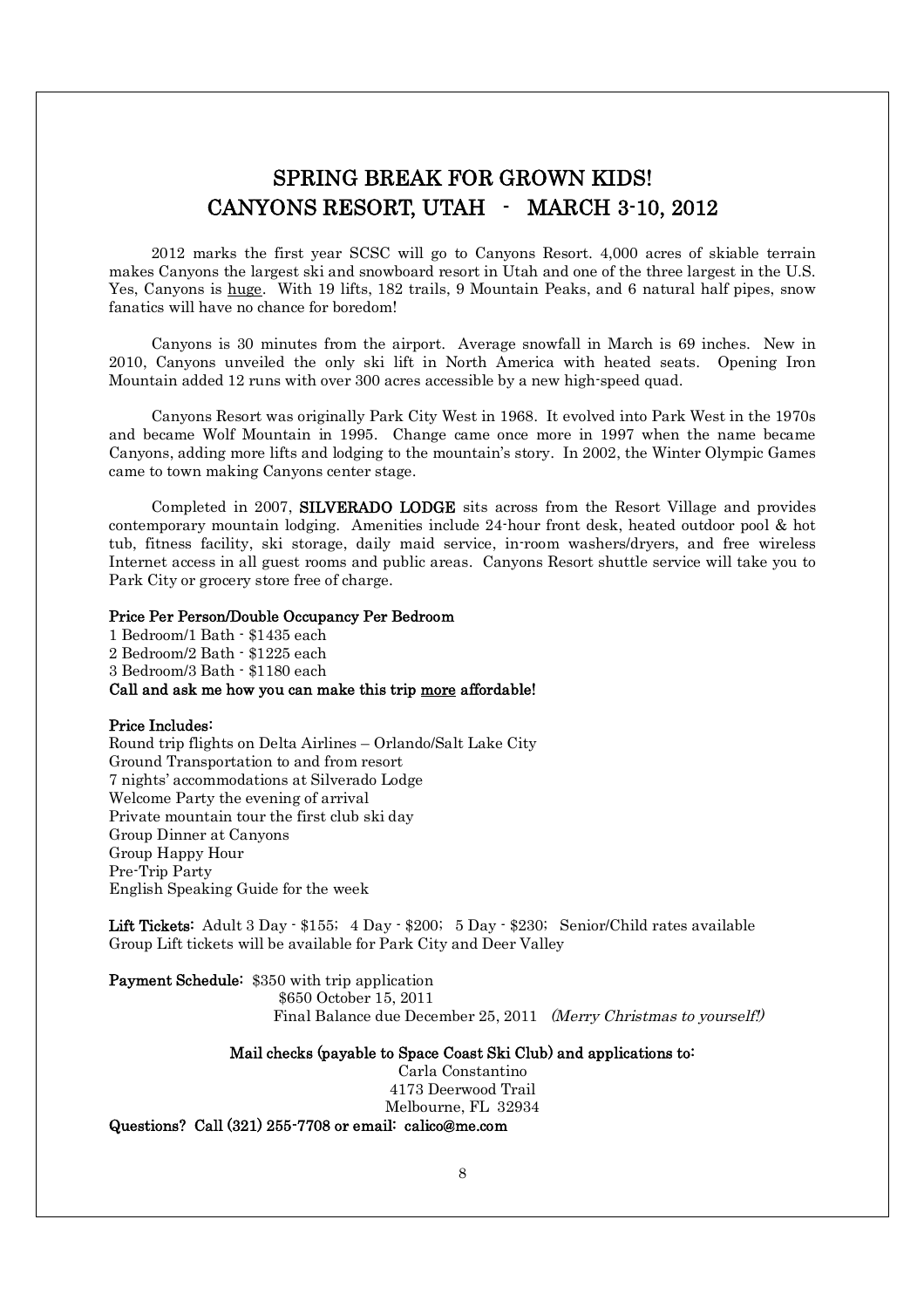### Ireland---Tour and Golf Vacation September 17 - 25, 2012 --- 9 days and 8 nights

Ireland is one of Europe's gems, a scenic extravaganza of lake, mountain, sea, and sky that's still gorgeous enough to make your jaw drop. There is also a wealth of history to discover - from the countless medieval castles and early Christian monasteries to the powerful political murals of Belfast and Kerry. You can also enjoy one of the biggest concentrations of prehistoric monuments in Europe.

The days are filled with exciting places to visit such as the Guinness Storehouse, where you learn the history and traditional methods used in crafting Ireland's most famous export, Guinness. You will visit the Kennedy homestead (where five generations of Kennedys lived), the Spirit of Ireland Exhibition, the Waterford crystal factory, the Ring of Kerry, the cliffs of Moher, and the Blarney Castle where you can kiss the blarney stone.

Golfers will experience the courses at Wicklow, Killarney, and Ennis if they choose. Green fees are extra.

There will be 2 nights in Dublin, 1 night in Dungarvan, 2 in Kerry, and 2 in Ennis. All breakfasts and dinners are included, with one Medieval Banquet featuring a 4-course meal of Irish dishes. You can also enjoy entertainment from the courts of lords and ladies of the castle.

So sit back and be escorted around Ireland in a comfortable coach, and truly enjoy the country with your Space Coast Ski Club friends. Don't worry about where you are going or where to have breakfast or dinner as it's all planned for you.

This trip is still under construction, but the price per person will be approximately \$2500, including air from Orlando, air fuel taxes, airport transfers, 8 nights' lodging, motor coach for touring with an English speaking guide, 7 breakfasts, 7 dinners, and a pre and/or post party.

> Call or email Clair Quenzler if you are interested. clairqski@aol.com 321-431-7638